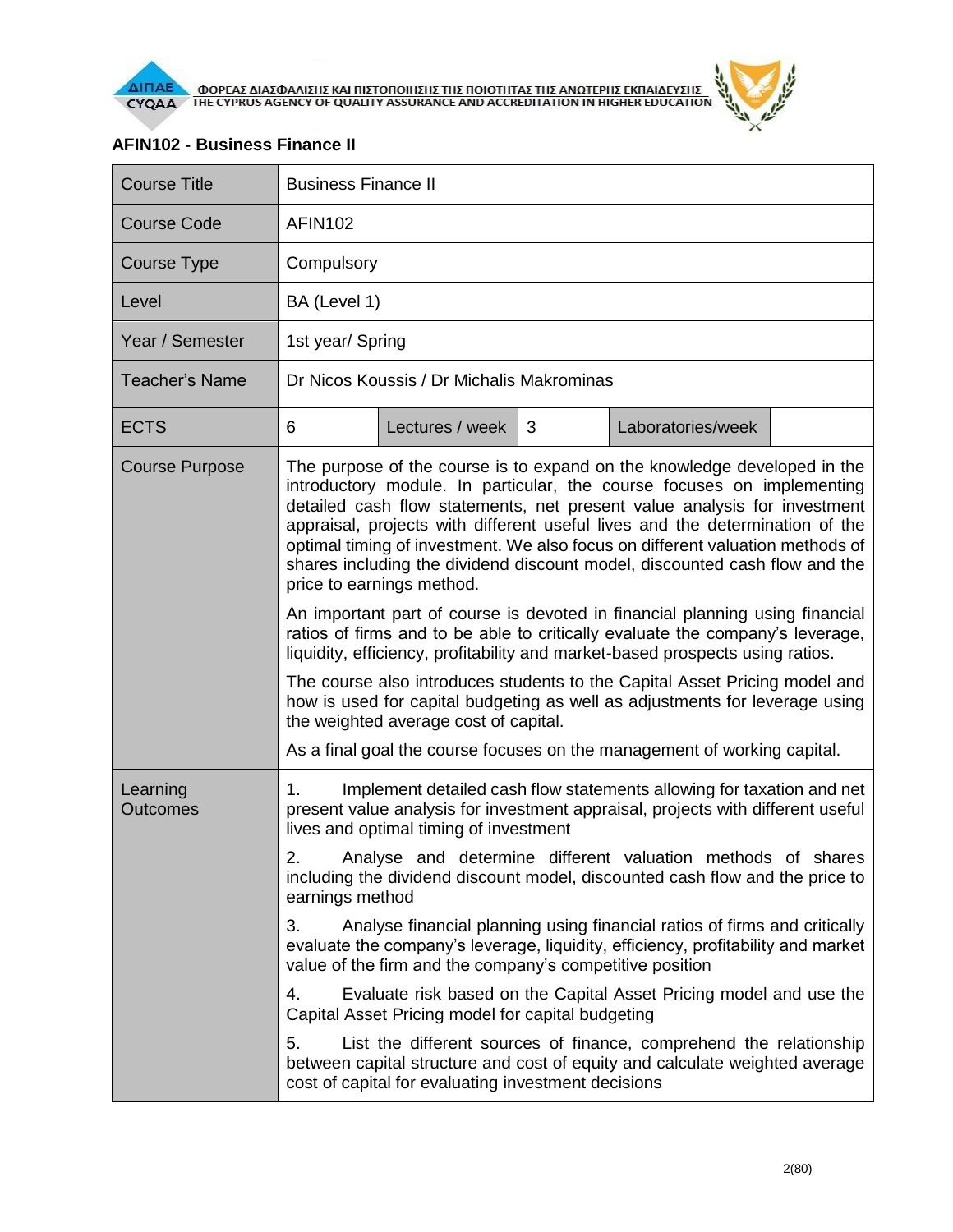



|                       | Distinguish the issues involved in working capital management and<br>6.<br>implement simple-practical models for inventory and credit and cash<br>management                                                   |               |      |  |  |  |
|-----------------------|----------------------------------------------------------------------------------------------------------------------------------------------------------------------------------------------------------------|---------------|------|--|--|--|
| Prerequisites         | <b>AFIN101</b>                                                                                                                                                                                                 | Co-requisites | None |  |  |  |
| <b>Course Content</b> | Detailed Calculation of Cash Flows and Applications of Present Value:                                                                                                                                          |               |      |  |  |  |
|                       | • Overview of alternative valuation methods (free cash flow, dividend<br>discount, comparables)                                                                                                                |               |      |  |  |  |
|                       | Implement detailed calculation of free cash flows for project<br>appraisal including depreciation, taxes and investments in working<br>capital                                                                 |               |      |  |  |  |
|                       | Identify a project's opportunity costs and externalities and<br>understand how to treat them in cash flow calculation for capital<br>budgeting purposes                                                        |               |      |  |  |  |
|                       | Analyse and determine the choice of assets with different economic<br>lives using the equivalent annual cost approach                                                                                          |               |      |  |  |  |
|                       | Decide on leasing versus buying an asset<br>$\bullet$                                                                                                                                                          |               |      |  |  |  |
|                       | Solve problems determining the optimal timing of investments<br>$\bullet$                                                                                                                                      |               |      |  |  |  |
|                       | Valuation of firms (share price) using free cash flows, present value,<br>the dividend discount model and shareholder value analysis.                                                                          |               |      |  |  |  |
|                       | Financial Analysis, competition and Planning:                                                                                                                                                                  |               |      |  |  |  |
|                       | • Industry analysis and competition (Porter's five forces)                                                                                                                                                     |               |      |  |  |  |
|                       | • Categorize the issues required for the evaluation of financial<br>performance and planning and the respective ratios purporting to<br>capture this information                                               |               |      |  |  |  |
|                       | Identity different financial information required for the calculation of<br>financial ratios from financial statements and market-based information                                                            |               |      |  |  |  |
|                       | Interpret the financial status of the firm using financial ratios<br>٠                                                                                                                                         |               |      |  |  |  |
|                       | Summarize the different application where financial ratios will be<br>valuably implemented (financial planning, credit evaluation, and firm risk<br>assessment for investment or yield determination of debt). |               |      |  |  |  |
|                       | <b>Valuation Models for Shares:</b>                                                                                                                                                                            |               |      |  |  |  |
|                       | Explain the difference between net book value and market value of<br>shares                                                                                                                                    |               |      |  |  |  |
|                       | The dividend discount model                                                                                                                                                                                    |               |      |  |  |  |
|                       | Constant growth dividend discount model<br>٠                                                                                                                                                                   |               |      |  |  |  |
|                       | Calculation of growth of dividend using return on equity and<br>plowback                                                                                                                                       |               |      |  |  |  |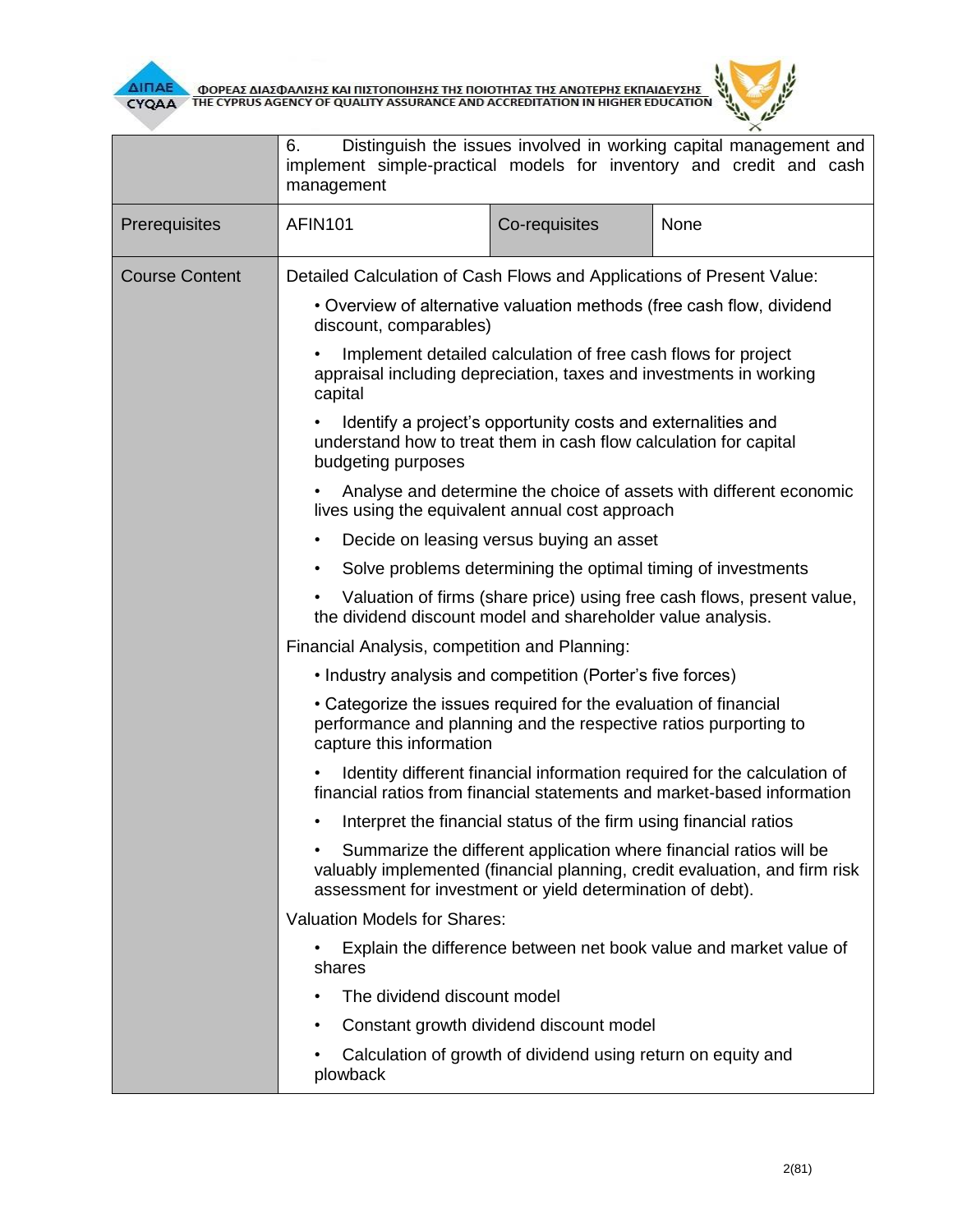